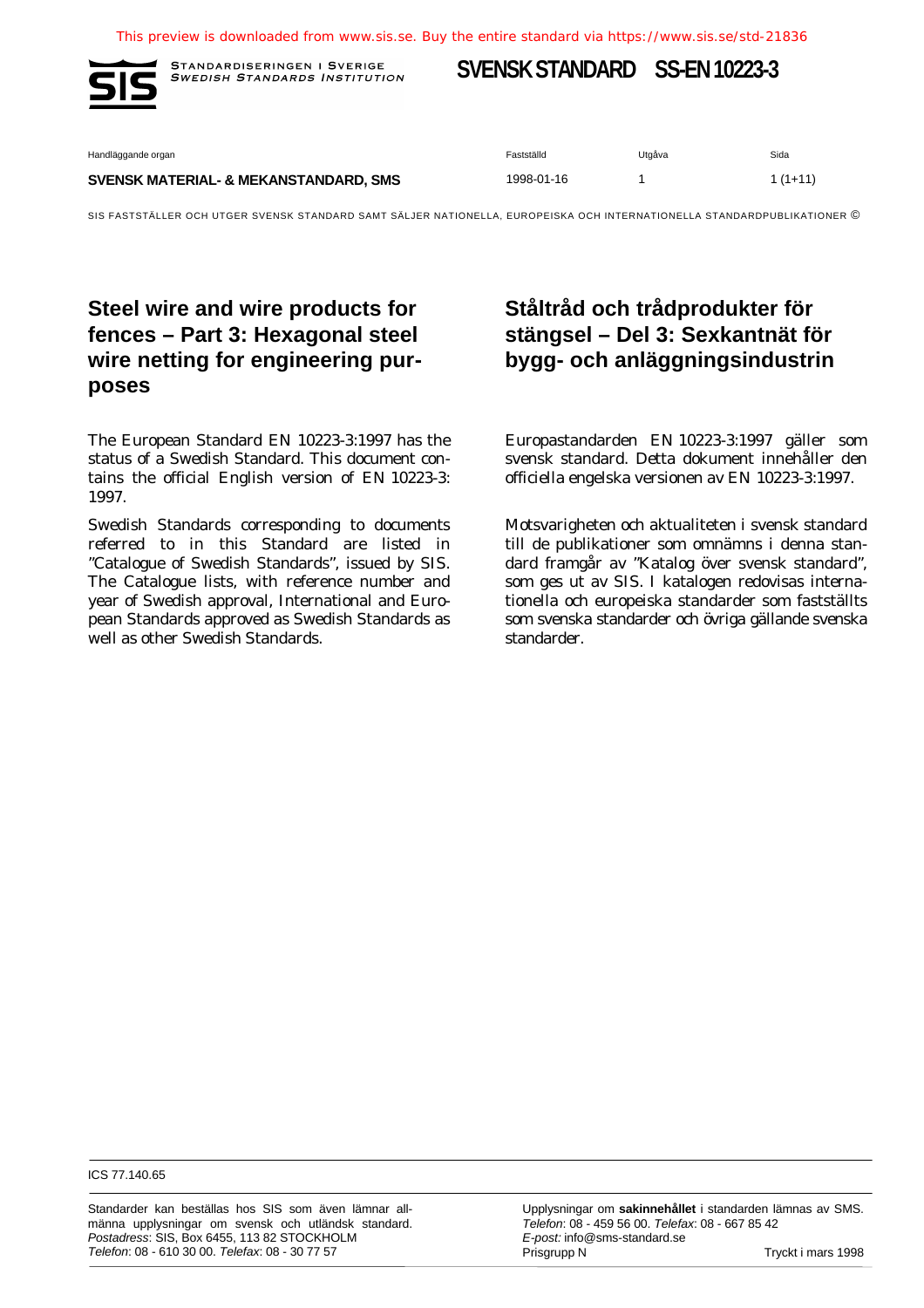This preview is downloaded from www.sis.se. Buy the entire standard via https://www.sis.se/std-21836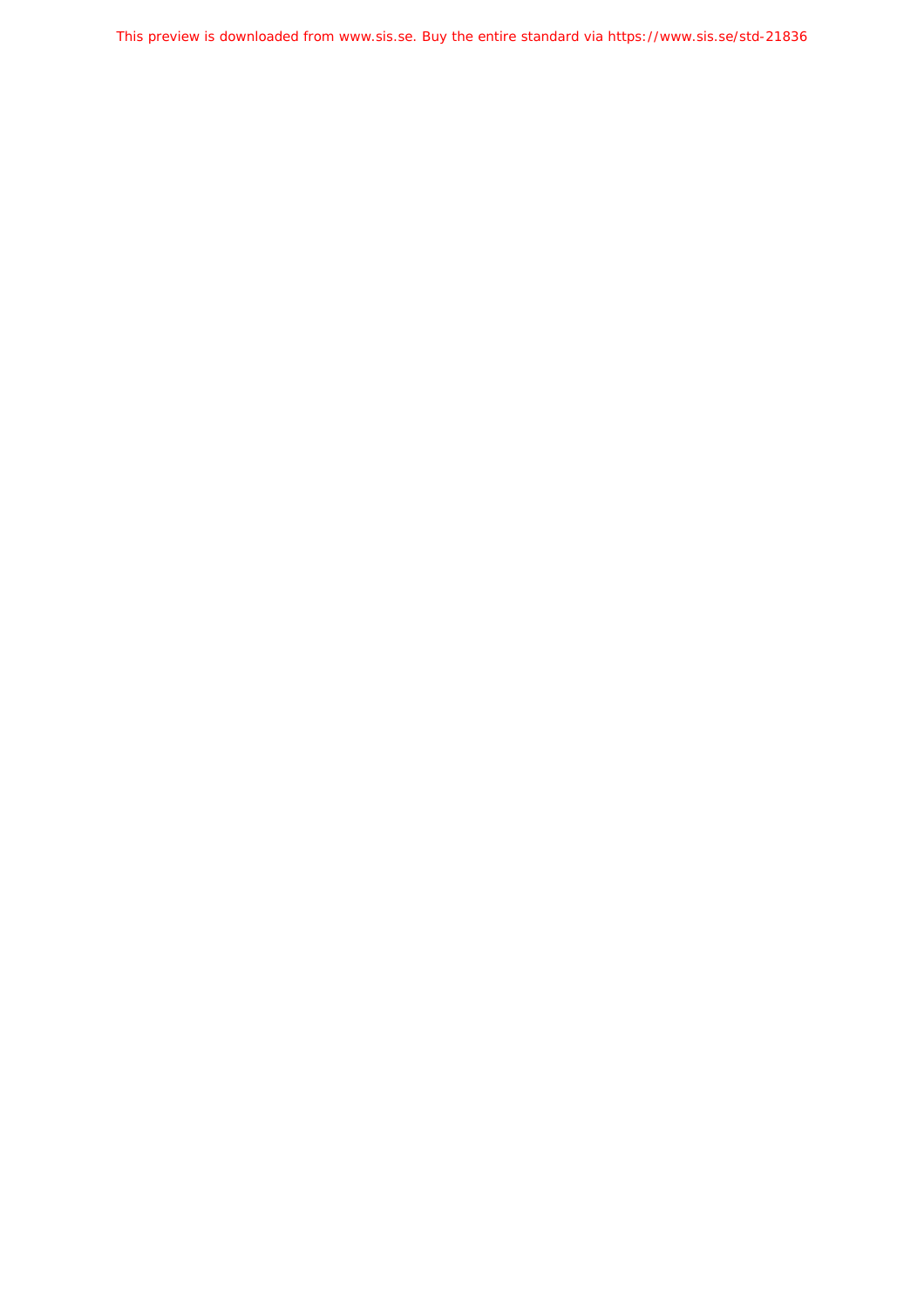# EUROPEAN STANDARD NORME EUROPÉENNE EUROPÄISCHE NORM



December 1997

ICS 77.140.65

Descriptors: wire nettings, wire, steels, mechanics, specifications, characteristics, dimensions, dimensional tolerances, coatings, galvanizing, tests, packing

English version

# **Steel wire and wire products for fences – Part 3: Hexagonal steel wire netting for engineering purposes**

Fils et produits tréfilés en acier pour clôtures – Partie 3: Grillage à mailles hexagonales, en acier, pour applications industielles

Stahldraht und Drahterzeugnisse für Zäune – Teil 3: Stahldrahtgeflecht mit sechseckigen Maschen für bauwirtschaftliche Zwecke

This European Standard was approved by CEN on 22 June 1997.

CEN members are bound to comply with the CEN/CENELEC Internal Regulations which stipulate the conditions for giving this European Standard the status of a national standard without any alteration. Up-to-date lists and bibliographical references concerning such national standards may be obtained on application to the Central Secretariat or to any CEN member.

The European Standards exist in three official versions (English, French, German). A version in any other language made by translation under the responsibility of a CEN member into its own language and notified to the Central Secretariat has the same status as the official versions.

CEN members are the national standards bodies of Austria, Belgium, Czech Republic, Denmark, Finland, France, Germany, Greece, Iceland, Ireland, Italy, Luxembourg, Netherlands, Norway, Portugal, Spain, Sweden, Switzerland and United Kingdom.



European Committee for Standardization Comité Européen de Normalisation Europäisches Komitee für Normung

Central Secretariat: rue de Stassart 36, B-1050 BRUSSELS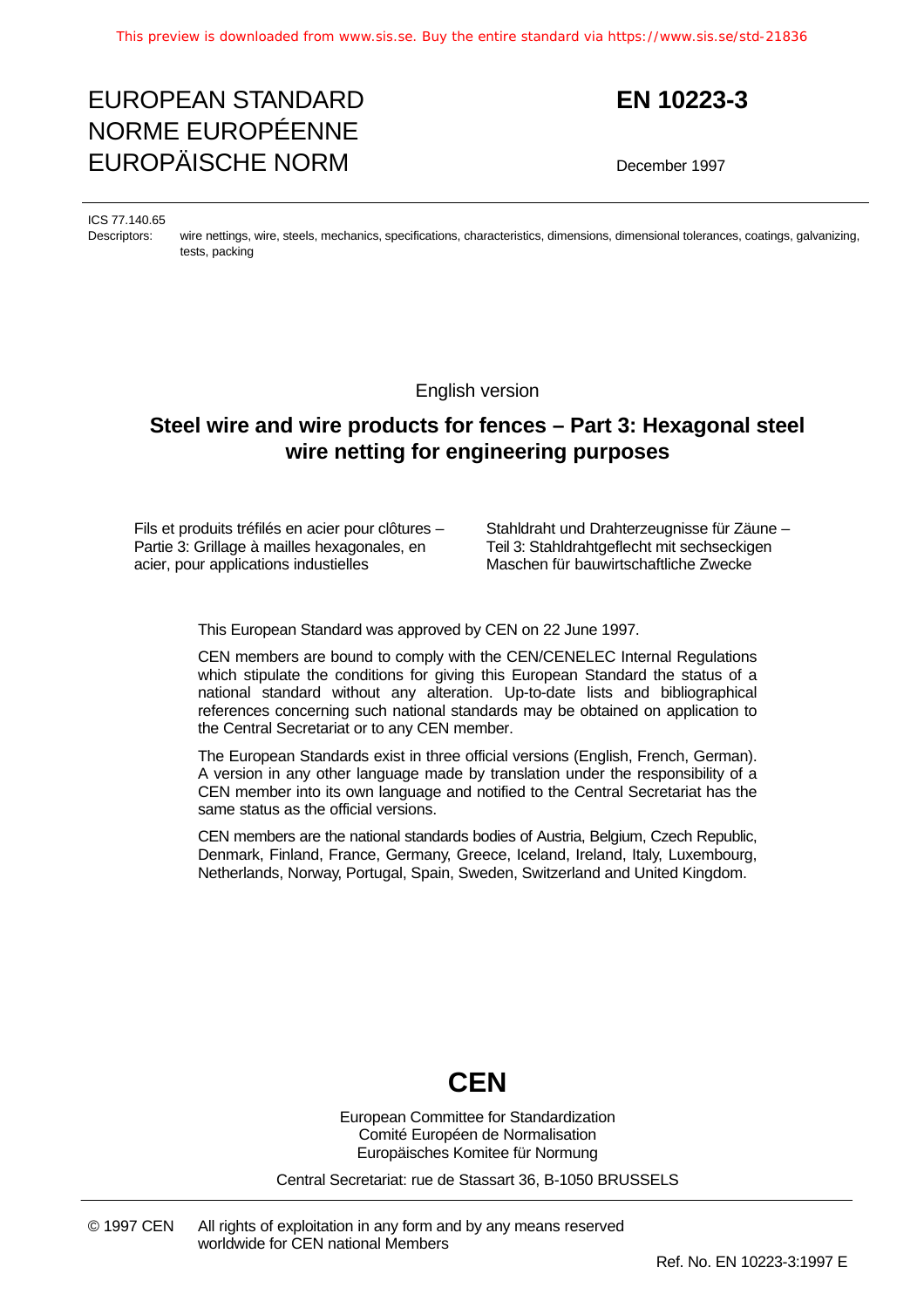Page 2 EN 10223-2:1997 This preview is downloaded from www.sis.se. Buy the entire standard via https://www.sis.se/std-21836

| <b>Contents</b> |                                             | Page           |
|-----------------|---------------------------------------------|----------------|
| Foreword        |                                             | $\overline{3}$ |
| $\mathbf{1}$    | Scope                                       | 4              |
| $\overline{2}$  | Normative references                        | 4              |
| 3               | Definitions                                 | 5              |
| $\overline{4}$  | Information to be supplied by the purchaser | 7              |
| 5               | Manufacture                                 | 7              |
| 6               | Requirements                                | 8              |
| $\overline{7}$  | Sampling and testing                        | 10             |
| 8               | Inspection and documentation                | 10             |
| 9               | Method of test                              | 10             |

| 10 Packaging |  | 11 |
|--------------|--|----|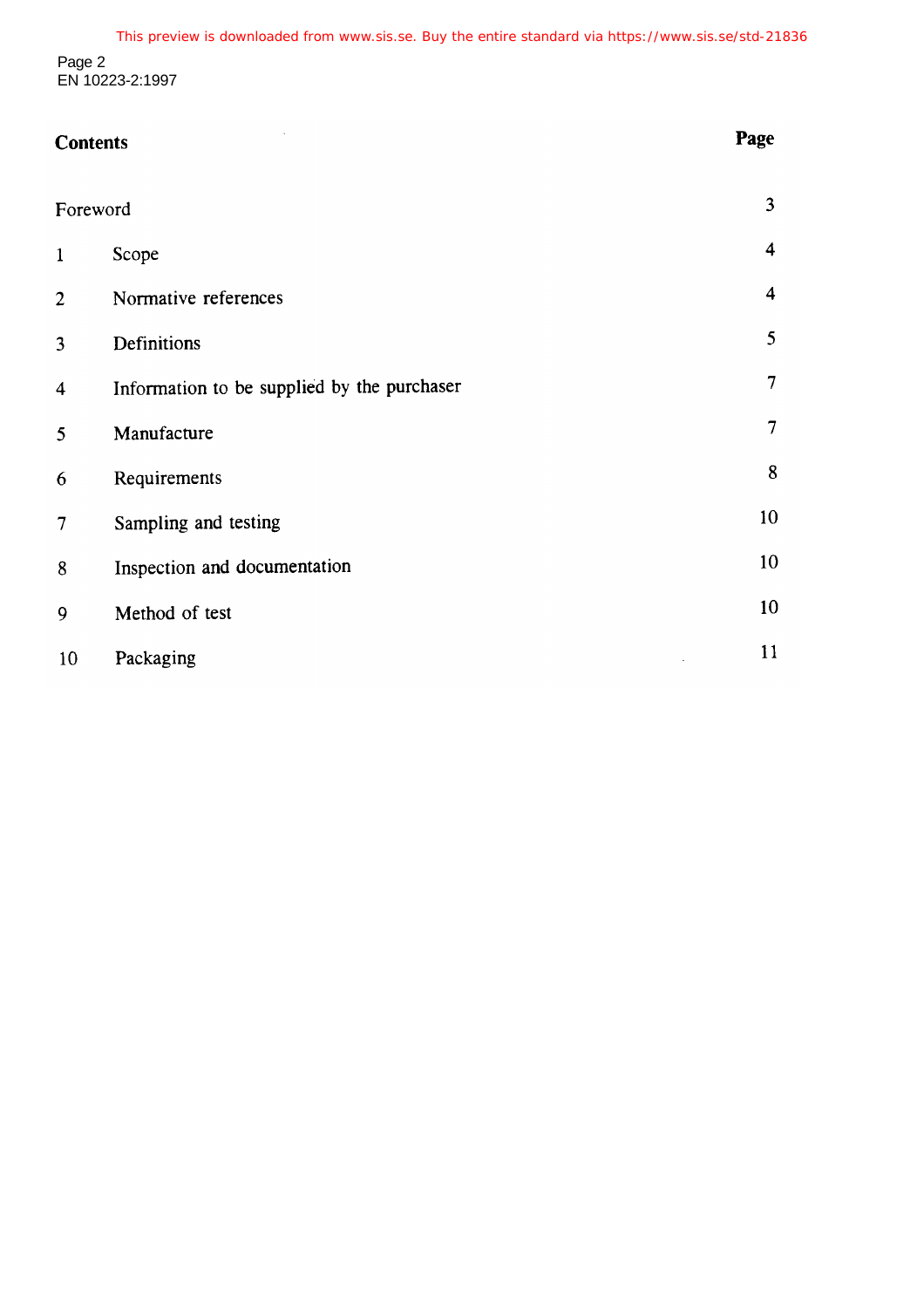#### Foreword

This European Standard has been prepared by Technical Committee ECISS/TC 30 "Steel wires", the secretariat of which is held by BSI.

This European Standard shall be given the status of a national standard, either by publication of an identical text or by endorsement, at the latest by June 1998, and conflicting national standards shall be withdrawn at the latest by June 1998.

The Standard will comprise the following parts:

- Zinc and zinc alloy coated steel barbed wire Part 1:
- Hexagonal steel wire netting for agricultural, insulation and fencing purposes Part  $2:$
- Part  $3:$ Hexagonal steel wire netting for engineering purposes
- Part 4: Steel wire welded mesh fencing
- Part 5: Steel wire woven hinged joint and knotted mesh fencing
- Part  $6:$ Steel wire chain link fencing

According to the CEN/CENELEC Internal Regulations, the national standards organizations the following countries are bound to implement this European Standard: Austria, <sub>of</sub> Belgium, Czech Republic, Denmark, Finland, France, Germany, Greece, Iceland, Ireland, Italy, Luxembourg. Netherlands, Norway, Portugal, Spain, Sweden, Switzerland and the United Kingdom.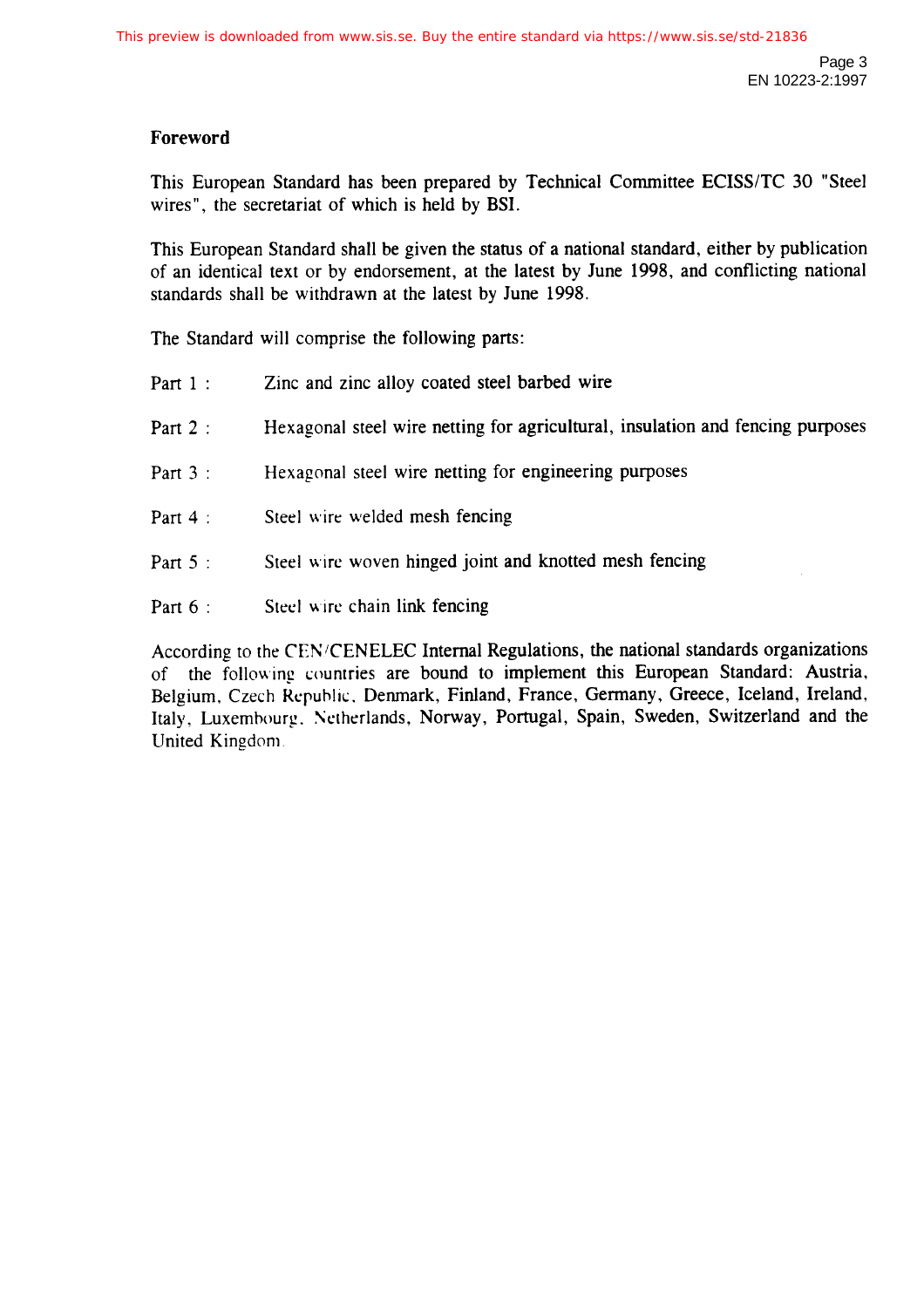EN 10223-2:1997

### 1 Scope

This European Standard specifies requirements for the dimensions and coating of steel wire netting having meshes of hexagonal shape specified for engineering purposes.

#### 2 Normative references

This European Standard incorporates by dated or undated reference, provisions from other publications. These normative references are cited at the appropriate places in the text and the publications are listed hereafter. For dated references, subsequent amendments to or revisions of any of these publications apply to this EN only when incorporated in it by amendment or revision. For undated references the latest edition of the publication referred to applies.

| EN 10016-1   | Wire rod of non-alloy steel for drawing and/or cold rolling -<br>Part 1 : General requirements                                      |
|--------------|-------------------------------------------------------------------------------------------------------------------------------------|
| EN 10016-2   | Wire rod of non-alloy steel for drawing and/or cold rolling -<br>Part 2 : Specific requirements for general purpose rod             |
| EN 10021     | General technical delivery conditions for iron and steel products                                                                   |
| EN 10204     | Metallic products - Types of inspection documents                                                                                   |
| EN 10218-2   | Steel wire and wire products - General. Part 2 : Wire dimensions and<br>tolerances                                                  |
| prEN 10244-1 | Steel wire and wire products - Non-ferrous metallic coatings on steel<br>wire - Part $1:$ General principles                        |
| prEN 10244-2 | Steel wire and wire products - Non-ferrous metallic coatings on steel<br>wire - Part $2:$ Zinc or zinc alloy coatings on steel wire |
| prEN 10245-1 | Steel wire and wire products - Organic coatings on wire -<br>Part 1 : General rules                                                 |
| prEN 10245-2 | Steel wire and wire products - Organic coatings of wire -<br>Part 2 : PVC coated wire                                               |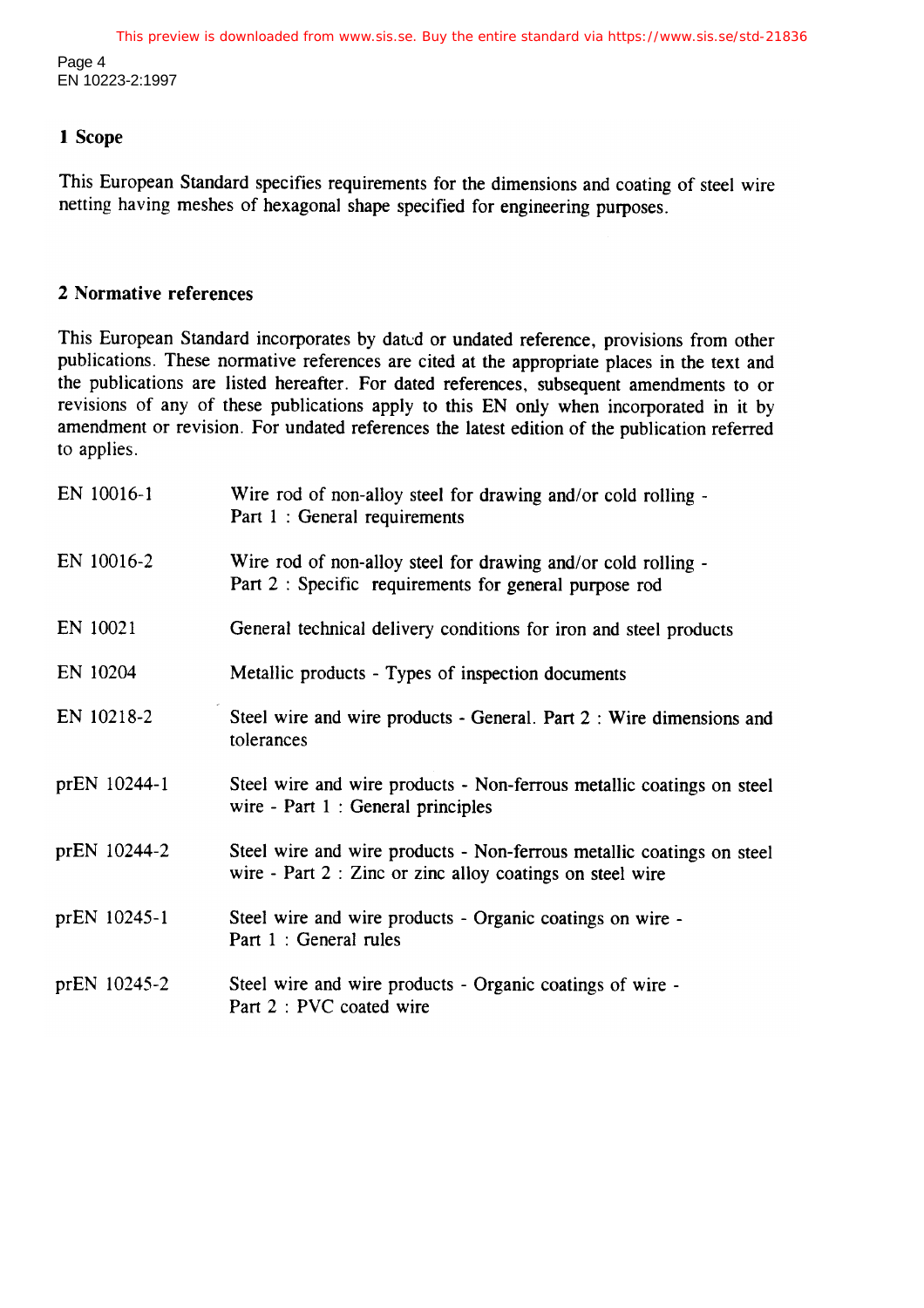#### **3 Definitions**

For the purpose of this standard the following definitions apply:

mesh size: The average distance, measured at right angles between twisted sides over 10 meshes (see figure 1).



#### Figure 1 : Mesh size

hexagonal mesh: The hexagonal-netting consists of hexagonal shaped meshes, formed by twisting adjacent wires two by two, alternatively forming a twist to the right and to the left. The netting shall have a border composed of a single selvedge wire with a greater diameter than that used for the net.